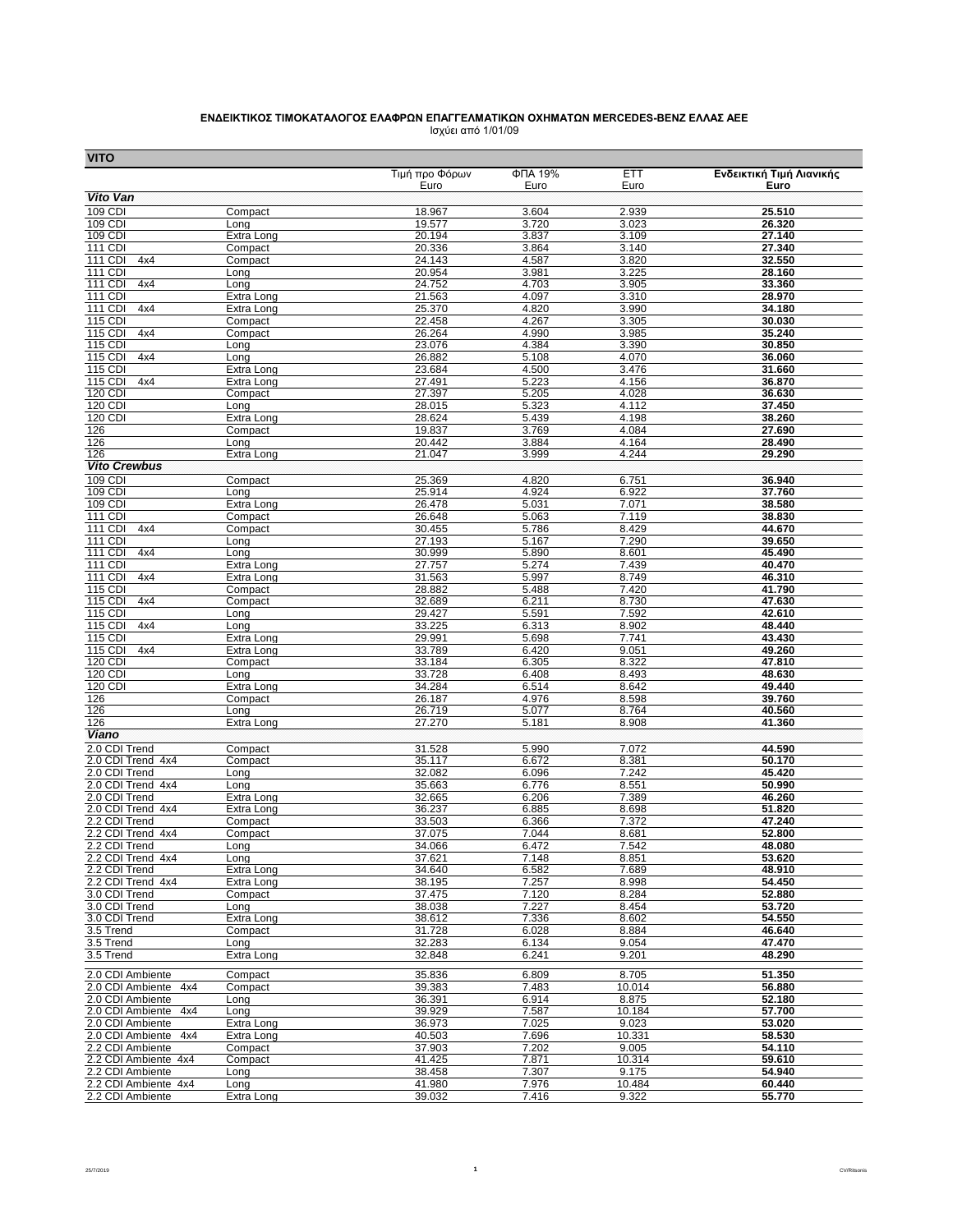| 2.2 CDI Ambiente 4x4 | Extra Long | 42.545 | 8.084 | 10.631 | 61.260 |
|----------------------|------------|--------|-------|--------|--------|
| 3.0 CDI Ambiente     | Compact    | 41.876 | 7.956 | 9.918  | 59.750 |
| 3.0 CDI Ambiente     | Lona       | 42.439 | 8.063 | 10.088 | 60.590 |
| 3.0 CDI Ambiente     | Extra Long | 43.013 | 8.172 | 10.235 | 61.420 |
| 3.5 Ambiente         | Compact    | 36.086 | 6.856 | 10.398 | 53.340 |
| 3.5 Ambiente         | Long       | 36.632 | 6.960 | 10.568 | 54.160 |
| 3.5 Ambiente         | Extra Long | 37.206 | 7.069 | 10.715 | 54.990 |

| <b>SPRINTER</b>                 |                   |                  |                |                |                          |  |
|---------------------------------|-------------------|------------------|----------------|----------------|--------------------------|--|
|                                 |                   | Τιμή προ Φόρων   | ФПА 19%        | <b>ETT</b>     | Ενδεικτική Τιμή Λιανικής |  |
| <b>Sprinter Van</b>             |                   | Euro             | Euro           | Euro           | Euro                     |  |
| 209 CDI                         | 3250              | 19.202           | 3.648          | 3.500          | 26.350                   |  |
| 209 CDI                         | 3665              | 19.976           | 3.795          | 3.699          | 27.470                   |  |
| 210 CDI (EU5)                   | 3250              | 19.397           | 3.685          | 3.548          | 26.630                   |  |
| 210 CDI (EU5)                   | 3665              | 20.171           | 3.832          | 3.747          | 27.750                   |  |
| 211 CDI<br>211 CDI              | 3250              | 20.236           | 3.845<br>3.994 | 3.689          | 27.770                   |  |
| 213 CDI                         | 3665<br>3250      | 21.019<br>20.861 | 3.964          | 3.888<br>3.776 | 28.900<br>28.600         |  |
| 213 CDI                         | 3665              | 21.643           | 4.112          | 3.975          | 29.730                   |  |
| 213 CDI (EU5)                   | 3250              | 21.062           | 4.002          | 3.776          | 28.840                   |  |
| 213 CDI (EU5)                   | 3665              | 21.845           | 4.151          | 3.975          | 29.970                   |  |
| 215 CDI                         | 3250              | 21.592           | 4.103          | 3.835          | 29.530                   |  |
| 215 CDI<br>216 CDI (EU5)        | 3665              | 22.366           | 4.250          | 4.034          | 30.650<br>29.800         |  |
| 216 CDI (EU5)                   | 3250<br>3665      | 21.789<br>22.563 | 4.140<br>4.287 | 3.871<br>4.070 | 30.920                   |  |
| 216 Petrol                      | 3665              | 19.014           | 3.613          | 2.393          | 25.020                   |  |
| 218 CDI                         | 3250              | 23.671           | 4.497          | 4.122          | 32.290                   |  |
| 218 CDI                         | 3665              | 24.445           | 4.644          | 4.321          | 33.410                   |  |
| 219 CDI (EU5)                   | 3250              | 23.867           | 4.535          | 4.158          | 32.560                   |  |
| 219 CDI (EU5)<br><b>224 CDI</b> | 3665              | 24.649           | 4.683          | 4.357          | 33.690                   |  |
|                                 | 3665              | 20.882           | 3.968          | 4.160          | 29.010                   |  |
| 309 CDI                         | 3250              | 20.285           | 3.854          | 3.890          | 28.030                   |  |
| 309 CDI                         | 3665              | 21.068           | 4.003          | 4.089          | 29.160                   |  |
| 309 CDI                         | 4325              | 22.678           | 4.309          | 4.483          | 31.470                   |  |
| 309 CDI<br>310 CDI (EU5)        | 4325 Long<br>3250 | 23.411<br>20.489 | 4.448<br>3.893 | 4.561<br>3.938 | 32.420<br>28.320         |  |
| 310 CDI (EU5)                   | 3665              | 21.272           | 4.042          | 4.137          | 29.450                   |  |
| 310 CDI (EU5)                   | 4325              | 22.882           | 4.348          | 4.531          | 31.760                   |  |
| 310 CDI (EU5)                   | 4325 Long         | 23.606           | 4.485          | 4.609          | 32.700                   |  |
| 311 CDI                         | 3250              | 21.329           | 4.052          | 4.079          | 29.460                   |  |
| 311 CDI                         | 3665              | 22.111           | 4.201          | 4.278<br>4.671 | 30.590<br>32.900         |  |
| 311 CDI<br>311 CDI              | 4325<br>4325 Long | 23.722<br>24.454 | 4.507<br>4.646 | 4.749          | 33.850                   |  |
| 313 CDI                         | 3250              | 21.953           | 4.171          | 4.166          | 30.290                   |  |
| 313 CDI                         | 3665              | 22.727           | 4.318          | 4.365          | 31.410                   |  |
| 313 CDI                         | 4325              | 24.346           | 4.626          | 4.758          | 33.730                   |  |
| 313 CDI                         | 4325 Long         | 25.079           | 4.765          | 4.836          | 34.680                   |  |
| 313 CDI (EU5)<br>313 CDI (EU5)  | 3250<br>3665      | 22.155<br>22.929 | 4.209<br>4.356 | 4.166<br>4.365 | 30.530<br>31.650         |  |
| 313 CDI (EU5)                   | 4325              | 24.548           | 4.664          | 4.758          | 33.970                   |  |
| 313 CDI (EU5)                   | 4325 Long         | 25.280           | 4.803          | 4.836          | 34.920                   |  |
| 315 CDI                         | 3250              | 22.685           | 4.310          | 4.225          | 31.220                   |  |
| 315 CDI                         | 3665              | 23.459           | 4.457          | 4.424          | 32.340                   |  |
| 315 CDI                         | 4325              | 25.078           | 4.765          | 4.818          | 34.660                   |  |
| 315 CDI<br>316 CDI (EU5)        | 4325 Long<br>3250 | 25.802<br>22.881 | 4.902<br>4.347 | 4.896<br>4.261 | 35.600<br>31.490         |  |
| 316 CDI (EU5)                   | 3665              | 23.664           | 4.496          | 4.460          | 32.620                   |  |
| 316 CDI (EU5)                   | 4325              | 25.274           | 4.802          | 4.854          | 34.930                   |  |
| 316 CDI (EU5)                   | 4325 Long         | 25.998           | 4.940          | 4.932          | 35.870                   |  |
| 316 Petrol                      | 3665              | 19.819           | 3.766          | 2.636          | 26.220                   |  |
| 316 Petrol                      | 4325              | 21.406           | 4.067          | 2.877          | 28.350                   |  |
| 316 Petrol<br>318 CDI           | 4325 Long<br>3250 | 22.123<br>24.763 | 4.203<br>4.705 | 2.924<br>4.512 | 29.250<br>33.980         |  |
| 318 CDI                         | 3665              | 25.545           | 4.854          | 4.711          | 35.110                   |  |
| 318 CDI                         | 4325              | 27.156           | 5.160          | 5.105          | 37.420                   |  |
| 318 CDI                         | 4325 Long         | 27.880           | 5.297          | 5.183          | 38.360                   |  |
| 319 CDI (EU5)                   | 3250              | 24.968           | 4.744          | 4.549          | 34.260                   |  |
| 319 CDI (EU5)<br>319 CDI (EU5)  | 3665              | 25.742           | 4.891          | 4.747          | 35.380<br>37.700         |  |
| 319 CDI (EU5)                   | 4325<br>4325 Long | 27.360<br>28.076 | 5.198<br>5.334 | 5.141<br>5.219 | 38.630                   |  |
| 324 Petrol                      | 3665              | 21.966           | 4.174          | 4.480          | 30.620                   |  |
| 324 Petrol                      | 4325              | 23.581           | 4.480          | 4.828          | 32.890                   |  |
| 324 Petrol                      | 4325 Long         | 24.306           | 4.618          | 4.896          | 33.820                   |  |
| 409 CDI                         | 3665              | 25.225           | 4.793          | 902            | 30.920                   |  |
| 409 CDI                         | 4325              | 26.839           | 5.099          | 942            | 32.880                   |  |
| 409 CDI                         | 4325 Long         | 27.581           | 5.240          | 959            | 33.780                   |  |
| 410 CDI (EU5)                   | 3665              | 25.427           | 4.831          | 912            | 31.170                   |  |
| 410 CDI (EU5)                   | 4325              | 27.041           | 5.138          | 951            | 33.130                   |  |
| 410 CDI (EU5)                   | 4325 Long         | 27.783           | 5.279          | 968            | 34.030                   |  |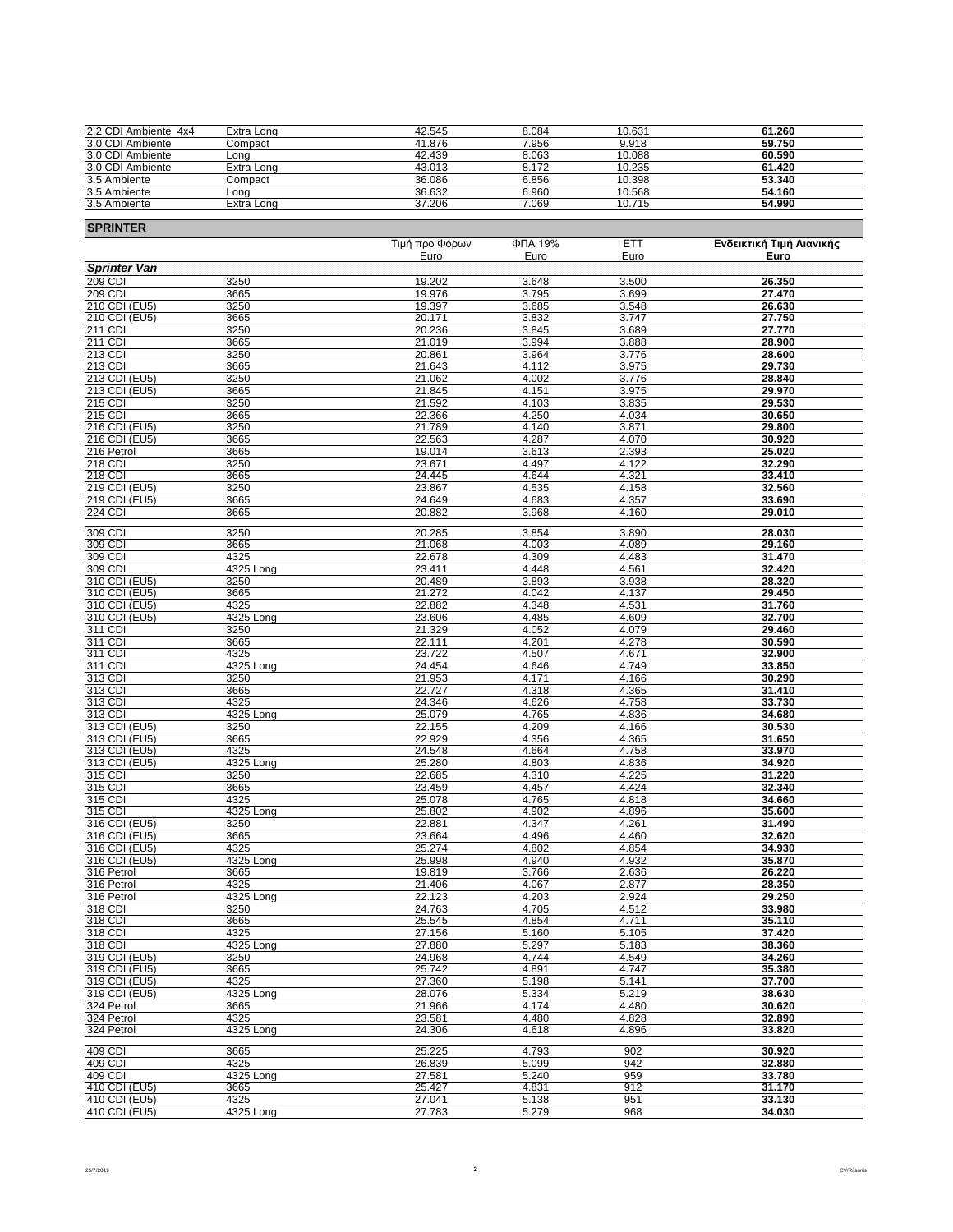| 411 CDI              | 3665        | 26.270 | 4.991 | 929   | 32.190 |
|----------------------|-------------|--------|-------|-------|--------|
| 411 CDI              | 4325        | 27.887 | 5.299 | 964   | 34.150 |
| 411 CDI              | 4325 Long   | 28.611 | 5.436 | 983   | 35.030 |
| 415 CDI              | 3665        | 27.625 | 5.249 | 967   | 33.840 |
| 415 CDI              | 4325        | 29.230 | 5.554 | 1.006 | 35.790 |
| 415 CDI              | $4325$ Long | 29.954 | 5.691 | 1.024 | 36.670 |
| 416 CDI (EU5)        | 3665        | 27.820 | 5.286 | 974   | 34.080 |
| 416 CDI (EU5)        | 4325        | 29.435 | 5.593 | 1.013 | 36.040 |
| 416 CDI (EU5)        | $4325$ Long | 30.159 | 5.730 | 1.031 | 36.920 |
| 418 CDI              | 3665        | 29.705 | 5.644 | 1.021 | 36.370 |
| 418 CDI              | 4325        | 31.319 | 5.951 | 1.060 | 38.330 |
| 418 CDI              | 4325 Long   | 32.052 | 6.090 | 1.079 | 39.220 |
| 419 CDI (EU5)        | 3665        | 29.901 | 5.681 | 1.028 | 36.610 |
| 419 CDI (EU5)        | 4325        | 31.515 | 5.988 | 1.067 | 38.570 |
| 419 CDI (EU5)        | 4325 Long   | 32.247 | 6.127 | 1.086 | 39.460 |
| 424                  | 3665        | 27.170 | 5.162 | 917   | 33.250 |
| 424                  | 4325        | 27.746 | 5.272 | 993   | 34.010 |
| 424                  | 4325 Long   | 28.471 | 5.410 | 1.009 | 34.890 |
|                      |             |        |       |       |        |
| 509 CDI              | 3665        | 26.270 | 4.991 | 948   | 32.210 |
| 509 CDI              | 4325        | 27.886 | 5.298 | 976   | 34.160 |
| 509 CDI              | 4325 Long   | 28.610 | 5.436 | 994   | 35.040 |
| 510 CDI (EU5)        | 3665        | 26.473 | 5.030 | 958   | 32.460 |
| 510 CDI (EU5)        | 4325        | 28.088 | 5.337 | 985   | 34.410 |
| 510 CDI (EU5)        | 4325 Long   | 28.812 | 5.474 | 1.004 | 35.290 |
| 511 CDI              | 3665        | 27.307 | 5.188 | 985   | 33.480 |
| $\overline{511}$ CDI | 4325        | 28.923 | 5.495 | 1.012 | 35.430 |
| $\overline{511}$ CDI | 4325 Long   | 29.647 | 5.633 | 1.031 | 36.310 |
| 515 CDI              | 3665        | 28.662 | 5.446 | 1.013 | 35.120 |
| 515 CDI              | 4325        | 30.277 | 5.753 | 1.040 | 37.070 |
| 515 CDI              | 4325 Long   | 31.001 | 5.890 | 1.059 | 37.950 |
| 516 CDI (EU5)        | 3665        | 28.857 | 5.483 | 1.020 | 35.360 |
| 516 CDI (EU5)        | 4325        | 30.481 | 5.791 | 1.047 | 37.320 |
| 516 CDI (EU5)        | 4325 Long   | 31.205 | 5.929 | 1.066 | 38.200 |
| 518 CDI              | 3665        | 30.742 | 5.841 | 1.067 | 37.650 |
| 518 CDI              | 4325        | 32.357 | 6.148 | 1.095 | 39.600 |
| 518 CDI              | 4325 Long   | 33.090 | 6.287 | 1.113 | 40.490 |
| 519 CDI (EU5)        | 3665        | 30.946 | 5.880 | 1.074 | 37.900 |
| 519 CDI (EU5)        | 4325        | 32.553 | 6.185 | 1.102 | 39.840 |
| 519 CDI (EU5)        | 4325 Long   | 33.286 | 6.324 | 1.120 | 40.730 |
| 524                  | 3665        | 28.211 | 5.360 | 1.008 | 34.580 |
| 524                  | 4325        | 28.784 | 5.469 | 1.027 | 35.280 |
| 524                  | 4325 Long   | 29.518 | 5.608 | 1.043 | 36.170 |

**3** CV/Ritsonis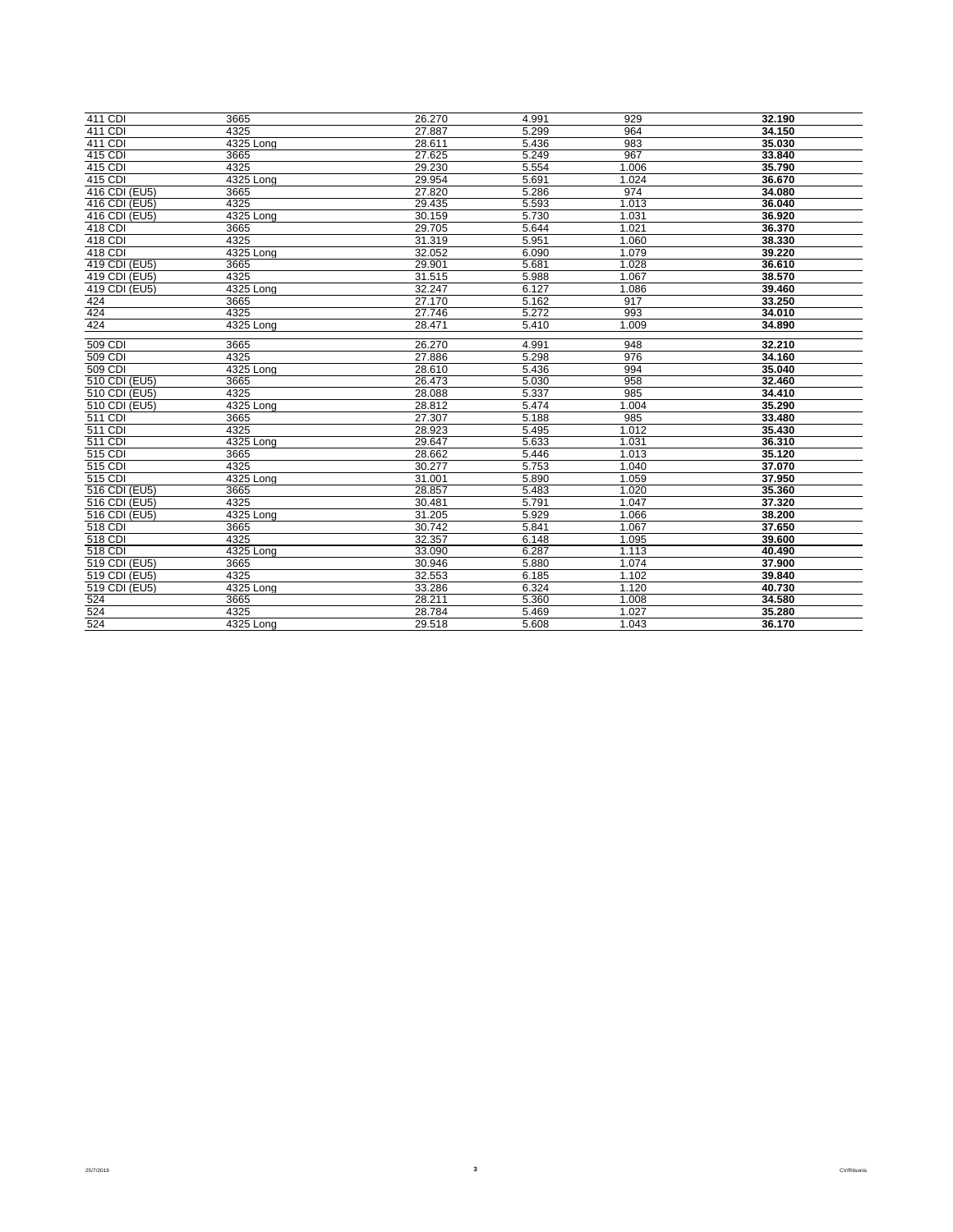| <b>Sprinter Chassis</b>        |              |                  |                |                |                  |
|--------------------------------|--------------|------------------|----------------|----------------|------------------|
| 209 CDI                        | 3250         | 19.784           | 3.759          | 837            | 24.380           |
| 209 CDI                        | 3665         | 20.554           | 3.905          | 860            | 25.320           |
| 210 CDI (EU5)                  | 3250         | 19.983           | 3.797          | 850            | 24.630           |
| 210 CDI (EU5)<br>211 CDI       | 3665<br>3250 | 20.753<br>20.808 | 3.943<br>3.953 | 873<br>889     | 25.570<br>25.650 |
| 211 CDI                        | 3665         | 21.587           | 4.101          | 912            | 26.600           |
| 213 CDI                        | 3250         | 21.426           | 4.071          | 913            | 26.410           |
| 213 CDI                        | 3665         | 22.197           | 4.217          | 936            | 27.350           |
| 213 CDI (EU5)                  | 3250         | 21.628           | 4.109          | 913            | 26.650           |
| 213 CDI (EU5)                  | 3665         | 22.398           | 4.256          | 936            | 27.590           |
| 215 CDI                        | 3250         | 22.152           | 4.209          | 929            | 27.290           |
| 215 CDI                        | 3665         | 22.923           | 4.355          | 952            | 28.230           |
| 216 CDI (EU5)                  | 3250         | 22.354           | 4.247          | 939<br>962     | 27.540           |
| 216 CDI (EU5)<br>216 Petrol    | 3665<br>3665 | 23.124<br>19.679 | 4.394<br>3.739 | 792            | 28.480<br>24.210 |
| 218 CDI                        | 3250         | 24.204           | 4.599          | 1.007          | 29.810           |
| 218 CDI                        | 3665         | 24.983           | 4.747          | 1.030          | 30.760           |
| $\overline{219}$ CDI (EU5)     | 3250         | 24.406           | 4.637          | 1.017          | 30.060           |
| 219 CDI (EU5)                  | 3665         | 25.185           | 4.785          | 1.040          | 31.010           |
| <b>224 CDI</b>                 | 3665         | 21.444           | 4.074          | 972            | 26.490           |
| 309 CDI                        | 3250         | 20.859           | 3.963          | 948            | 25.770           |
| 309 CDI                        | 3665         | 21.638           | 4.111          | 971            | 26.720           |
| 309 CDI                        | 4325         | 23.233           | 4.414          | 993            | 28.640           |
| 310 CDI (EU5)                  | 3250         | 21.058           | 4.001          | 961            | 26.020           |
| 310 CDI (EU5)                  | 3665         | 21.837           | 4.149          | 984            | 26.970           |
| 310 CDI (EU5)                  | 4325         | 23.432           | 4.452          | 1.006          | 28.890           |
| 311 CDI                        | 3250         | 21.891           | 4.159          | 999            | 27.050           |
| 311 CDI                        | 3665         | 22.662           | 4.306          | 1.022          | 27.990           |
| 311 CDI                        | 4325         | 24.265           | 4.610<br>4.278 | 1.045          | 29.920           |
| 313 CDI<br>313 CDI             | 3250<br>3665 | 22.518<br>23.280 | 4.423          | 1.023<br>1.046 | 27.820<br>28.750 |
| 313 CDI                        | 4325         | 24.875           | 4.726          | 1.069          | 30.670           |
| 313 CDI (EU5)                  | 3250         | 22.711           | 4.315          | 1.023          | 28.050           |
| 313 CDI (EU5)                  | 3665         | 23.482           | 4.462          | 1.047          | 28.990           |
| 313 CDI (EU5)                  | 4325         | 25.077           | 4.765          | 1.069          | 30.910           |
| 315 CDI                        | 3250         | 23.236           | 4.415          | 1.039          | 28.690           |
| 315 CDI                        | 3665         | 24.006           | 4.561          | 1.062          | 29.630           |
| 315 CDI                        | 4325         | 25.601           | 4.864          | 1.085          | 31.550           |
| 316 CDI (EU5)                  | 3250         | 23.437           | 4.453<br>4.599 | 1.050<br>1.073 | 28.940<br>29.880 |
| 316 CDI (EU5)<br>316 CDI (EU5) | 3665<br>4325 | 24.208<br>25.802 | 4.902          | 1.095          | 31.800           |
| 316 Petrol                     | 3665         | 20.474           | 3.890          | 886            | 25.250           |
| 316 Petrol                     | 4325         | 22.063           | 4.192          | 905            | 27.160           |
| 318 CDI                        | 3250         | 26.069           | 4.953          | 1.118          | 32.140           |
| 318 CDI                        | 3665         | 26.840           | 5.100          | 1.141          | 33.080           |
| 318 CDI                        | 4325         | 27.661           | 5.256          | 1.163          | 34.080           |
| 319 CDI (EU5)                  | 3250         | 26.263           | 4.990          | 1.128          | 32.380           |
| 319 CDI (EU5)                  | 3665         | 27.033           | 5.136          | 1.151          | 33.320           |
| 319 CDI (EU5)<br>324           | 4325<br>3665 | 27.863<br>22.524 | 5.294<br>4.280 | 1.173<br>1.066 | 34.330<br>27.870 |
| 324                            | 4325         | 24.130           | 4.585          | 1.085          | 29.800           |
|                                |              |                  |                |                |                  |
| 409 CDI                        | 3665         | 24.207           | 4.599          | 774            | 29.580           |
| 409 CDI<br>410 CDI (EU5)       | 4325         | 25.807<br>24.409 | 4.903          | 790            | 31.500<br>29.830 |
| 410 CDI (EU5)                  | 3665<br>4325 | 26.009           | 4.638<br>4.942 | 783<br>799     | 31.750           |
| 411 CDI                        | 3665         | 25.235           | 4.795          | 810            | 30.840           |
| 411 CDI                        | 4325         | 26.835           | 5.099          | 826            | 32.760           |
| 415 CDI                        | 3665         | 26.589           | 5.052          | 770            | 32.410           |
| 415 CDI                        | 4325         | 28.181           | 5.354          | 784            | 34.320           |
| 416 CDI (EU5)                  | 3665         | 26.782           | 5.089          | 770            | 32.640           |
| 416 CDI (EU5)                  | 4325         | 28.383           | 5.393          | 784            | 34.560           |
| 418 CDI                        | 3665         | 28.643           | 5.442          | 895            | 34.980           |
| 418 CDI<br>419 CDI (EU5)       | 4325<br>3665 | 30.234<br>28.838 | 5.745<br>5.479 | 911<br>902     | 36.890<br>35.220 |
| 419 CDI (EU5)                  | 4325         | 30.439           | 5.783          | 918            | 37.140           |
| 424                            | 3665         | 26.131           | 4.965          | 824            | 31.920           |
| 424                            | 4325         | 26.699           | 5.073          | 838            | 32.610           |
|                                |              |                  |                |                |                  |
| 509 CDI<br>509 CDI             | 3665<br>4325 | 25.230<br>26.830 | 4.794<br>5.098 | 816<br>832     | 30.840<br>32.760 |
| 510 CDI (EU5)                  | 3665         | 25.432           | 4.832          | 826            | 31.090           |
| 510 CDI (EU5)                  | 4325         | 27.032           | 5.136          | 841            | 33.010           |
| 511 CDI                        | 3665         | 26.266           | 4.991          | 853            | 32.110           |
| 511 CDI                        | 4325         | 27.866           | 5.295          | 869            | 34.030           |
| 515 CDI                        | 3665         | 27.604           | 5.245          | 882            | 33.730           |
| 515 CDI                        | 4325         | 29.204           | 5.549          | 898            | 35.650           |
| 516 CDI (EU5)                  | 3665         | 27.808           | 5.283          | 889            | 33.980           |
| 516 CDI (EU5)<br>518 CDI       | 4325<br>3665 | 29.408<br>29.666 | 5.587<br>5.637 | 905<br>938     | 35.900<br>36.240 |
| 518 CDI                        | 4325         | 31.266           | 5.941          | 954            | 38.160           |
|                                |              |                  |                |                |                  |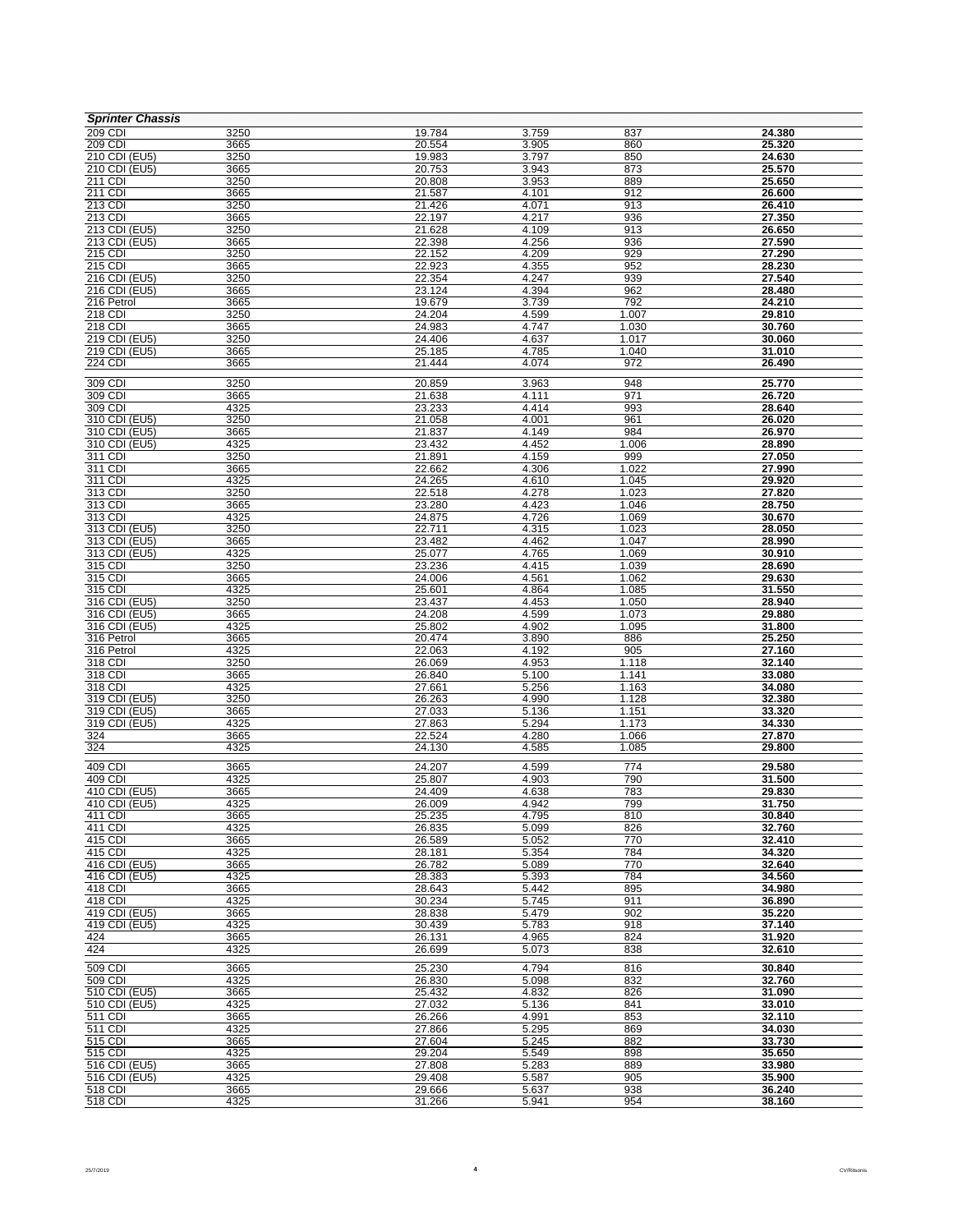| (7117)<br>519                | 3665            | 20.070<br>20.0                    | - 075<br>5.OZ       | 945             | 36.490            |
|------------------------------|-----------------|-----------------------------------|---------------------|-----------------|-------------------|
| $-1 -$<br>5101<br><b>UID</b> | $100 -$<br>4325 | 31.462                            | <b>E</b> 070<br>ບ.ບ | 96 <sup>°</sup> | 38.400            |
| 524                          | 3665            | $\sim$<br>.40 <sub>c</sub><br>∟ە∪ | .40<br>5.10         | 867             | 33.190            |
| 524                          | $100 -$<br>F32. | $\sim$ $\sim$ $\sim$<br>.<br>. .  | 5007<br>ວ.∠o        | 880             | 22.970<br>33.O/ l |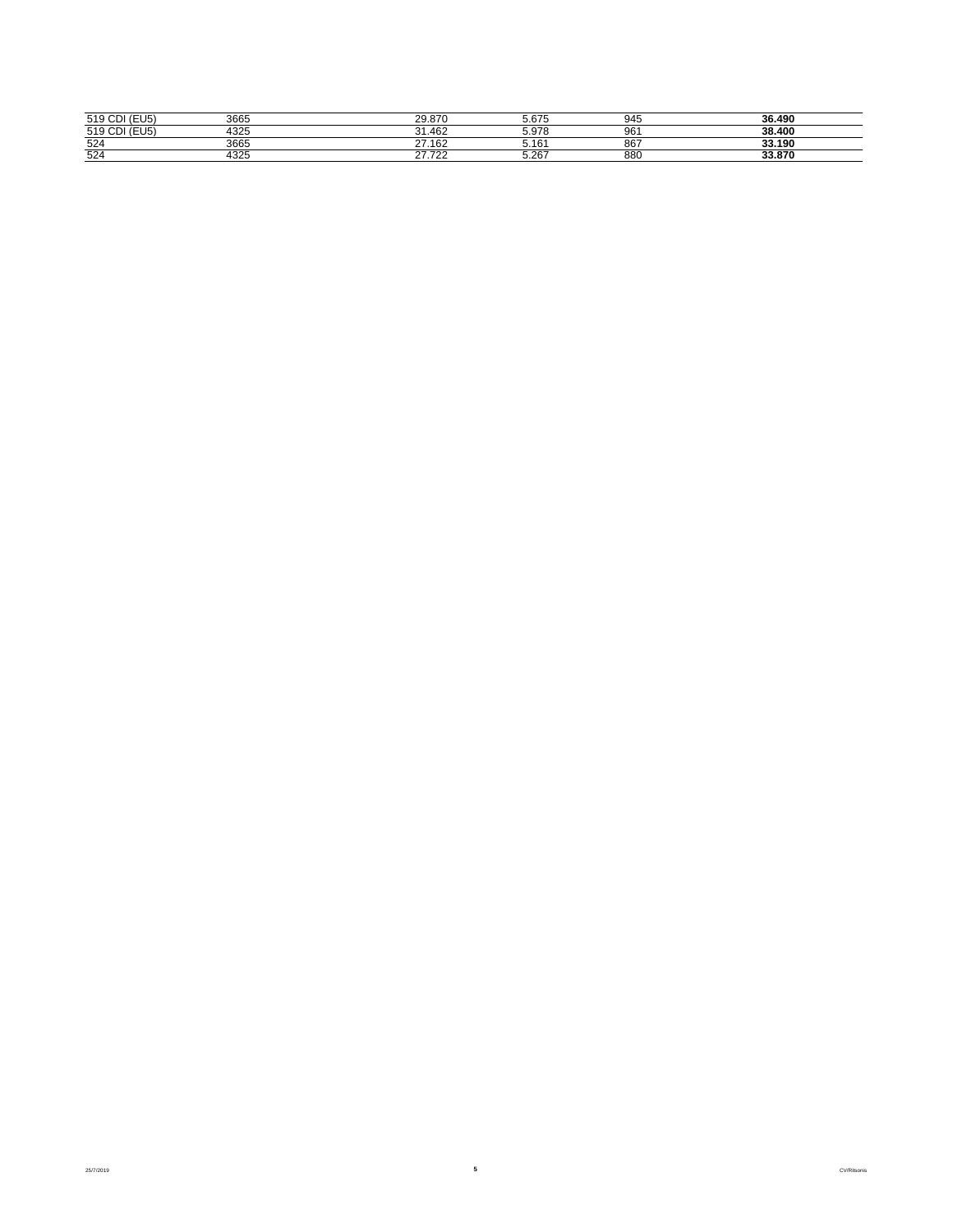| <b>Sprinter Doka</b>                  |              |                  |                |                    |                  |
|---------------------------------------|--------------|------------------|----------------|--------------------|------------------|
| 209 CDI                               | 3250         | 22.048           | 4.189          | 912                | 27.150           |
| 209 CDI                               | 3665         | 22.819           | 4.336          | 936                | 28.090           |
| 210 CDI (EU5)                         | 3250         | 22.247           | 4.227          | 926                | 27.400           |
| 210 CDI (EU5)<br>211 CDI              | 3665<br>3250 | 23.018<br>23.072 | 4.373<br>4.384 | 949<br>964         | 28.340<br>28.420 |
| 211 CDI                               | 3665         | 23.809           | 4.524          | 987                | 29.320           |
| 213 CDI                               | 3250         | 23.691           | 4.501          | 988                | 29.180           |
| 213 CDI                               | 3665         | 23.806           | 4.523          | 1.011              | 29.340           |
| 213 CDI (EU5)                         | 3250         | 23.892           | 4.540          | 988                | 29.420           |
| 213 CDI (EU5)                         | 3665         | 24.007           | 4.561          | 1.011              | 29.580           |
| 215 CDI                               | 3250         | 24.417           | 4.639          | 1.004              | 30.060           |
| 215 CDI<br>$\overline{216}$ CDI (EU5) | 3665<br>3250 | 25.144<br>24.610 | 4.777<br>4.676 | 1.018<br>1.014     | 30.940<br>30.300 |
| 216 CDI (EU5)                         | 3665         | 25.347           | 4.816          | 1.038              | 31.200           |
| 216 Petrol                            | 3665         | 21.919           | 4.165          | 856                | 26.940           |
|                                       |              |                  |                |                    |                  |
| 309 CDI<br>309 CDI                    | 3250         | 23.082<br>23.911 | 4.386<br>4.543 | 1.023<br>1.046     | 28.490<br>29.500 |
| 309 CDI                               | 3665<br>4325 | 25.497           | 4.844          | 1.068              | 31.410           |
| 310 CDI (EU5)                         | 3250         | 23.281           | 4.423          | 1.036              | 28.740           |
| 310 CDI (EU5)                         | 3665         | 24.110           | 4.581          | 1.059              | 29.750           |
| 310 CDI (EU5)                         | 4325         | 25.696           | 4.882          | 1.082              | 31.660           |
| 311 CDI                               | 3250         | 24.114           | 4.582          | 1.074              | 29.770           |
| 311 CDI                               | 3665         | 24.884           | 4.728          | 1.098              | 30.710           |
| 311 CDI<br>313 CDI                    | 4325         | 26.487<br>24.783 | 5.033          | 1.120<br>1.098     | 32.640<br>30.590 |
| 313 CDI                               | 3665<br>3665 | 25.503           | 4.709<br>4.846 | 1.122              | 31.470           |
| 313 CDI                               | 4325         | 27.098           | 5.149          | 1.144              | 33.390           |
| 313 CDI (EU5)                         | 3665         | 24.976           | 4.745          | 1.099              | 30.820           |
| 313 CDI (EU5)                         | 3665         | 25.704           | 4.884          | $\overline{1.122}$ | 31.710           |
| 313 CDI (EU5)                         | 4325         | 27.299           | 5.187          | 1.144              | 33.630           |
| 315 CDI                               | 3250         | 25.458           | 4.837          | 1.114              | 31.410           |
| 315 CDI                               | 3665         | 26.271           | 4.991          | 1.138              | 32.400           |
| 315 CDI<br>316 CDI (EU5)              | 4325<br>3250 | 27.824<br>25.660 | 5.286<br>4.875 | 1.160<br>1.125     | 34.270<br>31.660 |
| 316 CDI (EU5)                         | 3665         | 26.472           | 5.030          | 1.148              | 32.650           |
| 316 CDI (EU5)                         | 4325         | 28.025           | 5.325          | 1.170              | 34.520           |
| 316 Petrol                            | 3665         | 22.714           | 4.316          | 950                | 27.980           |
| 316 Petrol                            | 4325         | 24.303           | 4.618          | 969                | 29.890           |
| 318 CDI                               | 3250         | 28.325           | 5.382          | 1.193              | 34.900           |
| 318 CDI                               | 3665         | 28.289           | 5.375          | 1.216              | 34.880           |
| 318 CDI<br>319 CDI (EU5)              | 4325<br>3250 | 29.884<br>28.527 | 5.678<br>5.420 | 1.238<br>1.203     | 36.800<br>35.150 |
| 319 CDI (EU5)                         | 3665         | 28.491           | 5.413          | 1.226              | 35.130           |
| 319 CDI (EU5)                         | 4325         | 30.085           | 5.716          | 1.248              | 37.050           |
| 324                                   | 3665         | 24.785           | 4.709          | 1.135              | 30.630           |
| 324                                   | 4325         | 26.391           | 5.014          | 1.154              | 32.560           |
| 409 CDI                               | 3665         | 26.475           | 5.030          | 825                | 32.330           |
| 409 CDI                               | 4325         | 28.075           | 5.334          | 841                | 34.250           |
| 410 CDI (EU5)                         | 3665         | 26.677           | 5.069          | 834                | 32.580           |
| 410 CDI (EU5)                         | 4325         | 28.277           | 5.373          | 850                | 34.500           |
| 411 CDI                               | 3665         | 27.461           | 5.218          | 862                | 33.540           |
| 411 CDI                               | 4325         | 29.061           | 5.522          | 878                | 35.460           |
| 415 CDI<br>415 CDI                    | 3665<br>4325 | 28.806<br>30.406 | 5.473<br>5.777 | 890<br>906         | 35.170<br>37.090 |
| 416 CDI (EU5)                         | 3665         | 29.010           | 5.512          | 898                | 35.420           |
| 416 CDI (EU5)                         | 4325         | 30.602           | 5.814          | 914                | 37.330           |
| 418 CDI                               | 3665         | 30.904           | 5.872          | 944                | 37.720           |
| 418 CDI                               | 4325         | 32.504           | 6.176          | 960                | 39.640           |
| 419 CDI (EU5)                         | 3665         | 31.108           | 5.911          | 952                | 37.970           |
| 419 CDI (EU5)                         | 4325         | 32.700           | 6.213          | 968                | 39.880           |
| 424<br>424                            | 3665<br>4325 | 28.397<br>28.974 | 5.395<br>5.505 | 868<br>881         | 34.660<br>35.360 |
|                                       |              |                  |                |                    |                  |
| 509 CDI                               | 3665         | 27.506           | 5.226          | 868                | 33.600           |
| 509 CDI<br>510 CDI (EU5)              | 4325<br>3665 | 29.098<br>27.708 | 5.529<br>5.265 | 883<br>877         | 35.510<br>33.850 |
| 510 CDI (EU5)                         | 4325         | 29.300           | 5.567          | 893                | 35.760           |
| 511 CDI                               | 3665         | 28.492           | 5.414          | 904                | 34.810           |
| 511 CDI                               | 4325         | 30.092           | 5.718          | 920                | 36.730           |
| 515 CDI                               | 3665         | 29.829           | 5.668          | 933                | 36.430           |
| 515 CDI                               | 4325         | 31.429           | 5.972          | 949                | 38.350           |
| 516 CDI (EU5)                         | 3665         | 30.033           | 5.706          | 940                | 36.680           |
| 516 CDI (EU5)<br>518 CDI              | 4325<br>3665 | 31.625           | 6.009<br>6.058 | 956<br>987         | 38.590<br>38.930 |
| 518 CDI                               | 4325         | 31.885<br>33.485 | 6.362          | 1.003              | 40.850           |
| 519 CDI (EU5)                         | 3665         | 32.089           | 6.097          | 994                | 39.180           |
| 519 CDI (EU5)                         | 4325         | 33.689           | 6.401          | 1.010              | 41.100           |
| 524                                   | 3665         | 29.427           | 5.591          | 902                | 35.920           |
| 524                                   | 4325         | 29.995           | 5.699          | 915                | 36.610           |